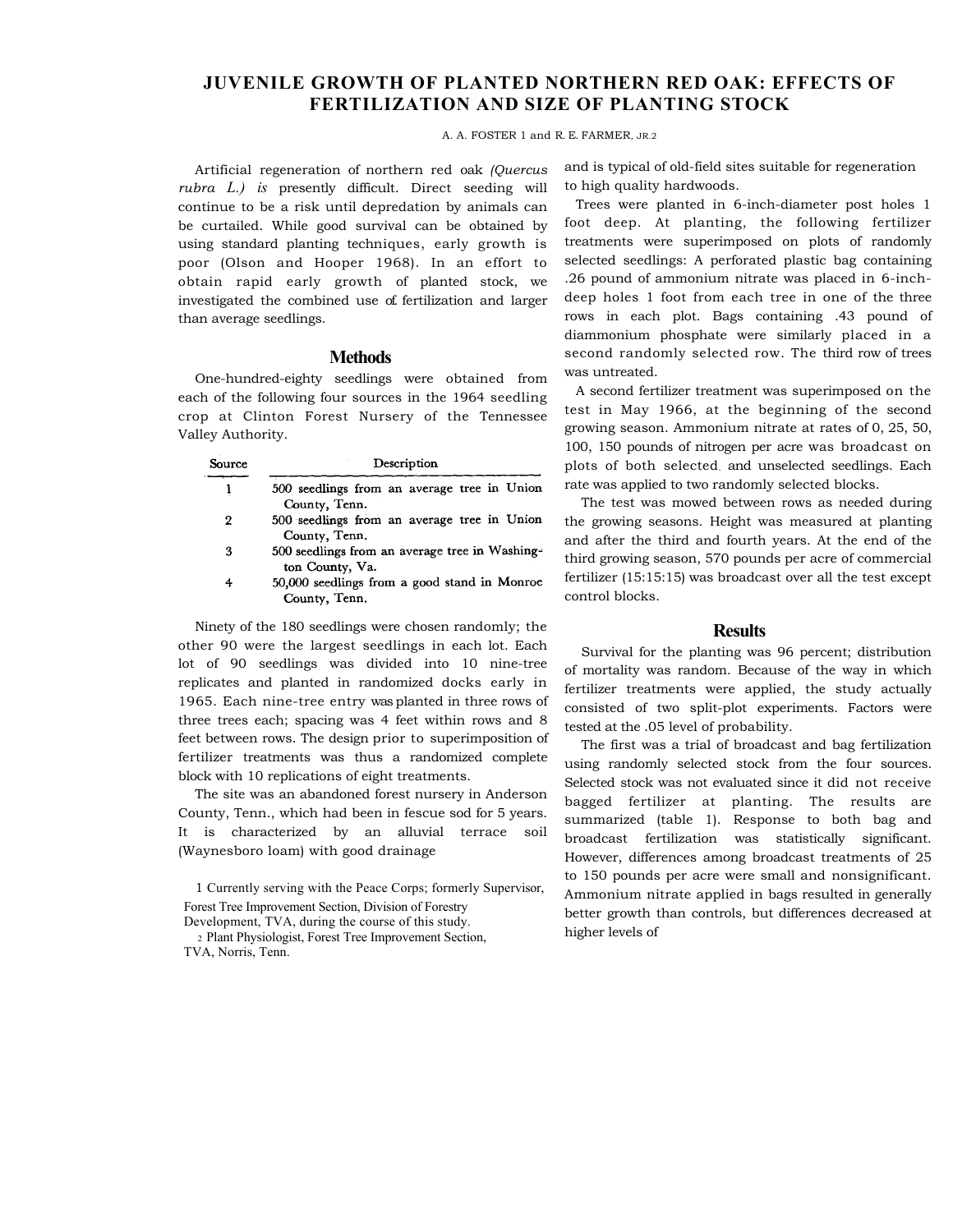TABLE 1.-Three-year height (feet) of randomly selected northern red oak seedlings as influenced by fertilization

| <b>Broadcast</b><br>fertilization at<br>beginning of<br>second growing<br>season | Fertilization treatment at planting |     |                         |  |  |  |  |
|----------------------------------------------------------------------------------|-------------------------------------|-----|-------------------------|--|--|--|--|
| Pounds N<br>per acre                                                             | Ammonium<br>Control<br>nitrate      |     | Diammonium<br>phosphate |  |  |  |  |
|                                                                                  | 1.7                                 | 2.6 | 1.8                     |  |  |  |  |
| 25                                                                               | 2.4                                 | 3.2 | 2.9                     |  |  |  |  |
| 50                                                                               | 2.4                                 | 2.7 | 2.6                     |  |  |  |  |
| 100                                                                              | 2.6                                 | 3.2 | 3.0                     |  |  |  |  |
| 150                                                                              | 2.7                                 | 3.3 | 3.3                     |  |  |  |  |

broadcast fertilization. Diammonium phosphate applied in conjunction with the control level of broadcast fertilization did not stimulate growth; at higher levels of broadcast nitrogen, the response was similar to that effected by ammonium nitrate. Seed source effects were not statistically significant.

Seed bed selection, seed source, and broadcast fertilization were evaluated in the second test (table 2). At planting, selected stock was about twice as large as randomly selected material. Seedlings from Source No. 4 were twice as large as those from the other three sources, which did not differ in size. After 3 years' growth, effects of seed source and selection were still statistically significant. Trees from Source No. 4 were larger than those

TABLE 2.—Height in feet of planted northern red oak seedlings as influenced by fertilization and selection

|     |                                                         | [HEIGHT AT PLANTING]                                                 |                                 |                                                            |                          |                                               |                                                                                                                                 |                                                |                                                |
|-----|---------------------------------------------------------|----------------------------------------------------------------------|---------------------------------|------------------------------------------------------------|--------------------------|-----------------------------------------------|---------------------------------------------------------------------------------------------------------------------------------|------------------------------------------------|------------------------------------------------|
|     |                                                         | Random                                                               | Select                          | Random                                                     | Select                   | Random                                        | Select                                                                                                                          | Random                                         | Select                                         |
|     |                                                         |                                                                      |                                 |                                                            |                          |                                               |                                                                                                                                 |                                                | 1.5                                            |
|     |                                                         |                                                                      |                                 |                                                            |                          |                                               |                                                                                                                                 |                                                | 1.6                                            |
|     |                                                         |                                                                      |                                 |                                                            |                          |                                               |                                                                                                                                 |                                                | 1.5                                            |
|     |                                                         |                                                                      |                                 |                                                            |                          |                                               |                                                                                                                                 |                                                | 3.0                                            |
|     |                                                         |                                                                      |                                 |                                                            |                          |                                               |                                                                                                                                 |                                                |                                                |
| 1.2 | 1.9                                                     | 1.0                                                                  | 1.9                             | 0.8                                                        | 1.8                      | 0.8                                           | 1.9                                                                                                                             | 0.9                                            | 1.9                                            |
|     |                                                         |                                                                      |                                 |                                                            |                          |                                               |                                                                                                                                 |                                                |                                                |
|     |                                                         |                                                                      | 3.5                             | 2.6                                                        | 3.5                      | 2.6                                           | 4.0                                                                                                                             | 3.2                                            | 4.3                                            |
| 1.5 |                                                         | 2.3                                                                  | 3.7                             | 2.8                                                        | 3.5                      | 2.6                                           | 3.4                                                                                                                             | 2.5                                            | 3.9                                            |
| 1.5 | 2.3                                                     | 2.2                                                                  | 3.0                             | 2.1                                                        | 3.5                      | 3.0                                           | 3.9                                                                                                                             | 2.7                                            | 3.9                                            |
| 2.4 | 3.5                                                     | 2.7                                                                  | 4.0                             | 2.2                                                        | 4.1                      | 2.4                                           | 4.1                                                                                                                             | 2.3                                            | 4.5                                            |
| 1.7 | 2.7                                                     | 2.4                                                                  | 3.6                             | 2.4                                                        | 3.6                      | 2.6                                           | 3.8                                                                                                                             | 2.7                                            | 4.2                                            |
|     |                                                         |                                                                      |                                 |                                                            |                          |                                               |                                                                                                                                 |                                                |                                                |
| 2.4 | 3.0                                                     | 4.9                                                                  | 5.3                             | 4.3                                                        | 4.7                      | 4.6                                           | 6.0                                                                                                                             | 5.2                                            | 6.5                                            |
| 2.2 | 3.2                                                     | 3.4                                                                  | 6.2                             | 4.0                                                        | 4.8                      | 4.4                                           | 4.4                                                                                                                             | 4.0                                            | 5.8                                            |
| 2.2 | 2.9                                                     | 4.0                                                                  | 4.8                             | 3.4                                                        | 5.1                      | 4.8                                           | 5.7                                                                                                                             | 4.5                                            | 6.4                                            |
| 3.0 | 4.3                                                     | 4.2                                                                  | 6.1                             | 3.2                                                        | 5.7                      | 3.4                                           | 5.9                                                                                                                             | 4.2                                            | 6.5                                            |
| 2.4 | 3.4                                                     | 4.1                                                                  | 5.6                             | 3.7                                                        | 5.1                      | 4.3                                           | 5.5                                                                                                                             | 4.5                                            | 6.3                                            |
|     |                                                         |                                                                      |                                 |                                                            |                          |                                               |                                                                                                                                 |                                                |                                                |
|     |                                                         |                                                                      |                                 |                                                            |                          |                                               |                                                                                                                                 |                                                |                                                |
|     | 0.8                                                     | 1.4                                                                  | 1.7                             | 1.6                                                        | 1.8                      | 1.8                                           | 1.9                                                                                                                             | 1.8                                            | 2.3                                            |
|     | 0.7                                                     | 1.7                                                                  | 2.0                             | 1.3                                                        | 1.5                      | 1.7                                           | 1.7                                                                                                                             | 1.8                                            | 2.1                                            |
|     | Random<br>0.9<br>0.8<br>0.9<br>2.0<br>1.4<br>0.5<br>0.7 | 0 lb. N per acre<br>Select<br>1.5<br>1.5<br>1.5<br>3.1<br>2.6<br>2.3 | 1.0<br>0.7<br>0.9<br>1.5<br>2.5 | 25 lb. N per acre<br>1.6<br>$\overline{1.6}$<br>1.4<br>3.0 | 0.8<br>0.8<br>0.7<br>1.1 | 50 lb. N per acre<br>1.6<br>1.5<br>1.4<br>2.9 | 0.7<br>0.7<br>0.8<br>1.0<br>[HEIGHT 3 YEARS AFTER PLANTING]<br>[HEIGHT 4 YEARS AFTER PLANTING]<br>[MEAN PERIODIC HEIGHT GROWTH] | 100 lb. N per acre<br>1.5<br>1.5<br>1.7<br>2.9 | 150 lb. N per acre<br>0.8<br>0.8<br>0.9<br>1.2 |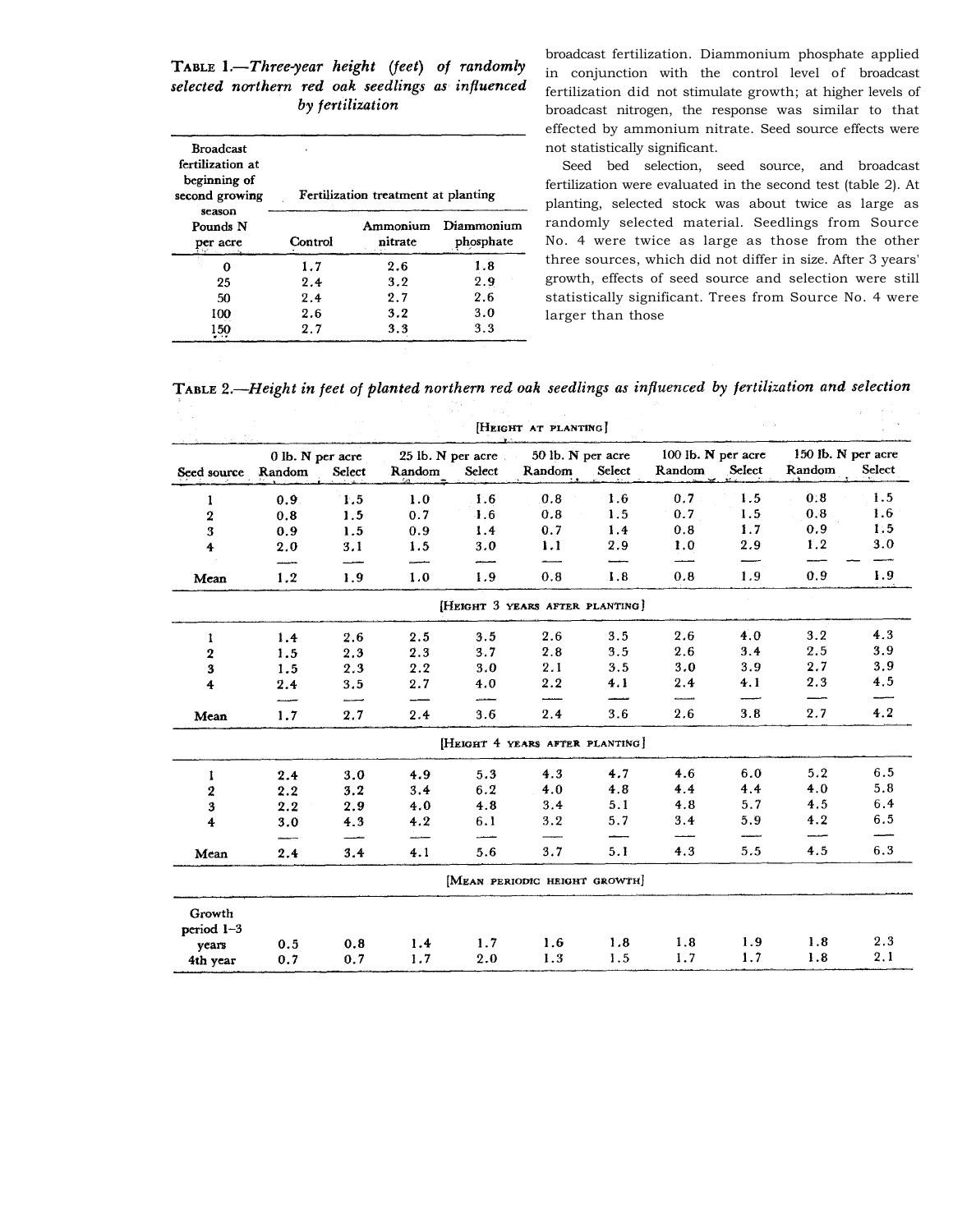from, other sources, although differences were relatively smaller than at planting. Both total height and 3-year height increment of selected seedlings were greater than that for random selections.

All fertilization rates produced significantly better growth than controls, but differences among rates were generally nonsignificant. Only the selected seedlings growing under 150 pounds of nitrogen per acre were larger than equivalent material under the three lower rates.

Height increment during the fourth growing season (after additional fertilization noted above) equaled the combined growth of the first 3 years. On fertilized plants, it occurred in two flushes, the second of which was in late June. At the end of the fourth season, selected seedlings were still significantly larger than run-of-the-bed trees, but effects of seed source were nonsignificant. The total range of tree-to-tree variation in the test was 1.6 to

9.0 feet. Treated and untreated trees are shown in figure

1.

### Discussion and Conclusions

In contrast to previous reports on nitrogen fertilization of planted red oak (Curlin 1961; McComb 1949), distinctly beneficial effects were observed in this study. This response to fertilizer was largely responsible for dominance on the site by oak in 4 years. Both broadcast and bag applications were effective, but a combination of the two methods gave best results. On our site, little benefit accrued from broadcasting more than 25 pounds of nitrogen per acre 1 year after planting. Fertilization after the third growing season cannot be formally evaluated in the study, but the especially good fourth-season growth of treated plants suggests that it was beneficial.